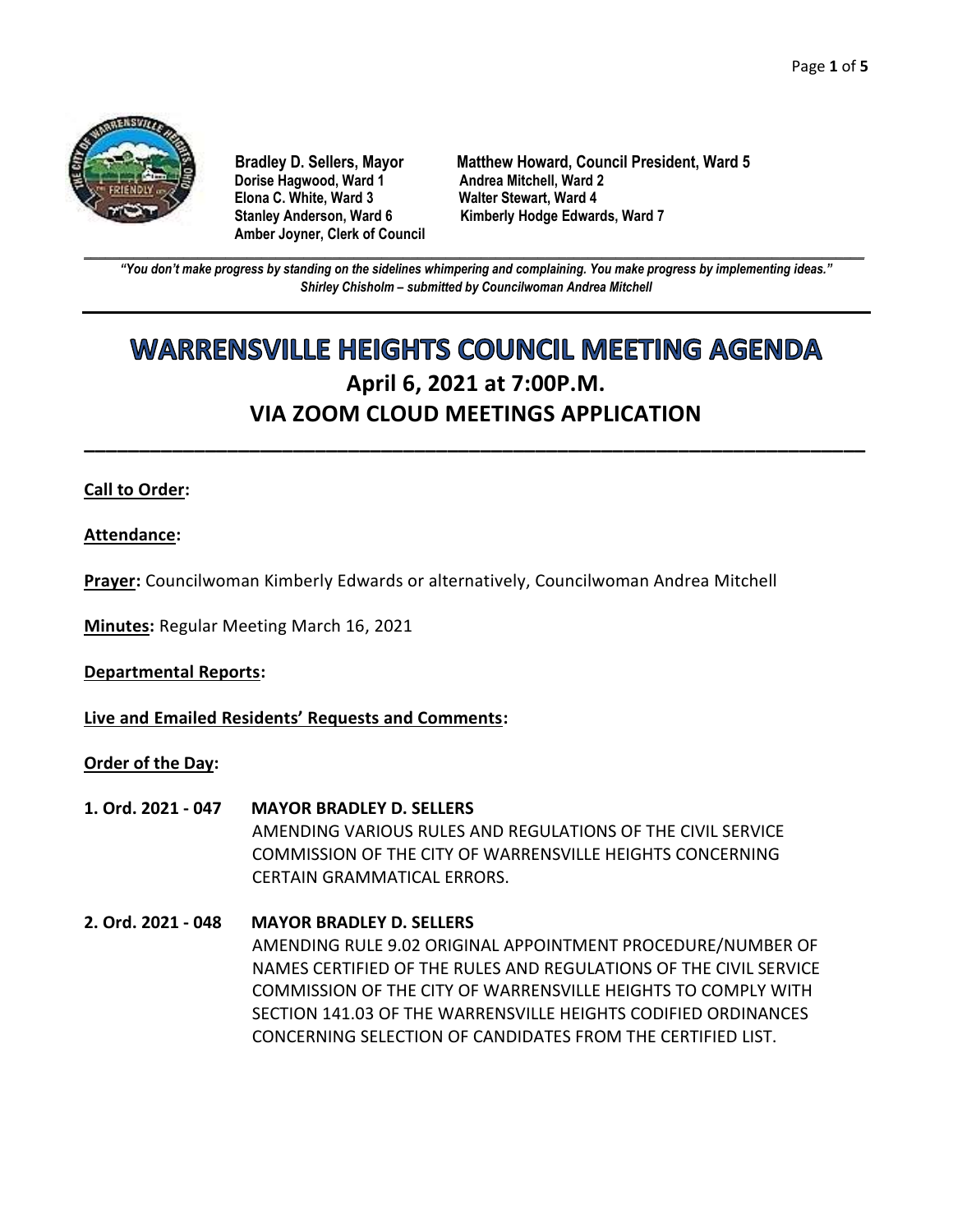#### **3. Ord. 2021 - 049 MAYOR BRADLEY D. SELLERS**

AMENDING RULE 11.02 PROMOTIONS IN CLASS AND RULE 11.05 CERTIFICATION OF ELIGIBLE LIST OF THE RULES AND REGULATIONS OF THE CIVIL SERVICE COMMISSION OF THE CITY OF WARRENSVILLE HEIGHTS CONCERNING PROMOTIONS IN THE FIRE AND POLICE DEPARMTNETS OF THE CITY.

#### **4. Ord. 2021 - 050 MAYOR BRADLEY D. SELLERS**

AMENDING SECTION 141.04 APPOINTMENT OF SERGEANTS AND LIEUTENANTS OF THE WARRENSVILLE HEIGHTS CODIFIED ORDINANCES TO REQUIRE POLICE OFFICERS TO HAVE CONTINUOUSLY SERVED FOUR (4) YEARS IN THE CITY'S POLICE DEPARTMENT BEFORE BEING PROMOTED TO SERGEANT AND TO HAVE CONTINUOUSLY SERVED ONE (1) YEAR AS SERGEANT BEFORE BEING PROMOTED TO LIEUTENANT IN SAID DEPARTMENT.

#### **5. Ord. 2021 - 051 MAYOR BRADLEY D. SELLERS**

AMENDING RULE 6.07 NOTICES AND SITES FOR COMPETITIVE EXAMINATIONS OF THE RULES AND REGULATIONS OF THE CIVIL SERVICE COMMISSION OF THE CITY OF WARRENSVILLE HEIGHTS TO INCREASE THE NOTICE PERIOD FOR ENTRY EXAMINATIONS.

# **6. Ord. 2021 - 052 MAYOR BRADLEY D. SELLERS** AMENDING RULE 5.03 RESIDENCY REQUIREMENTS OF THE RULES AND REGULATIONS OF THE CIVIL SERVICE COMMISSION OF THE CITY OF WARRENSVILLE HEIGHTS TO COMPLY WITH OHIO LAW CONCERNING RESIDENCY REQUIREMENTS**.**

# **7. Ord. 2021 - 053 MAYOR BRADLEY D. SELLERS** AMENDING ORDINANCE NUMBER 2020-065 (APPOINTING NICHOLAS A. GOLDTHWAIT TO THE POSITION OF POLICE OFFICER IN THE POLICE DEPARTMENT OF THE CITY OF WARRENSVILLE HEIGHTS) IN ORDER TO SPECIFY THE APPOINTMENT IS WITHOUT COMPETITIVE EXAMINATION, AND DECLARING AN EMERGENCY.

# **8. Ord. 2021 - 054 MAYOR BRADLEY D. SELLERS**

AMENDING ORDINANCE NUMBER 2020-066 (APPOINTING ROBERT D. STETKA TO THE POSITION OF POLICE OFFICER IN THE POLICE DEPARTMENT OF THE CITY OF WARRENSVILLE HEIGHTS) IN ORDER TO SPECIFY THE APPOINTMENT IS WITHOUT COMPETITIVE EXAMINATION, AND DECLARING AN EMERGENCY.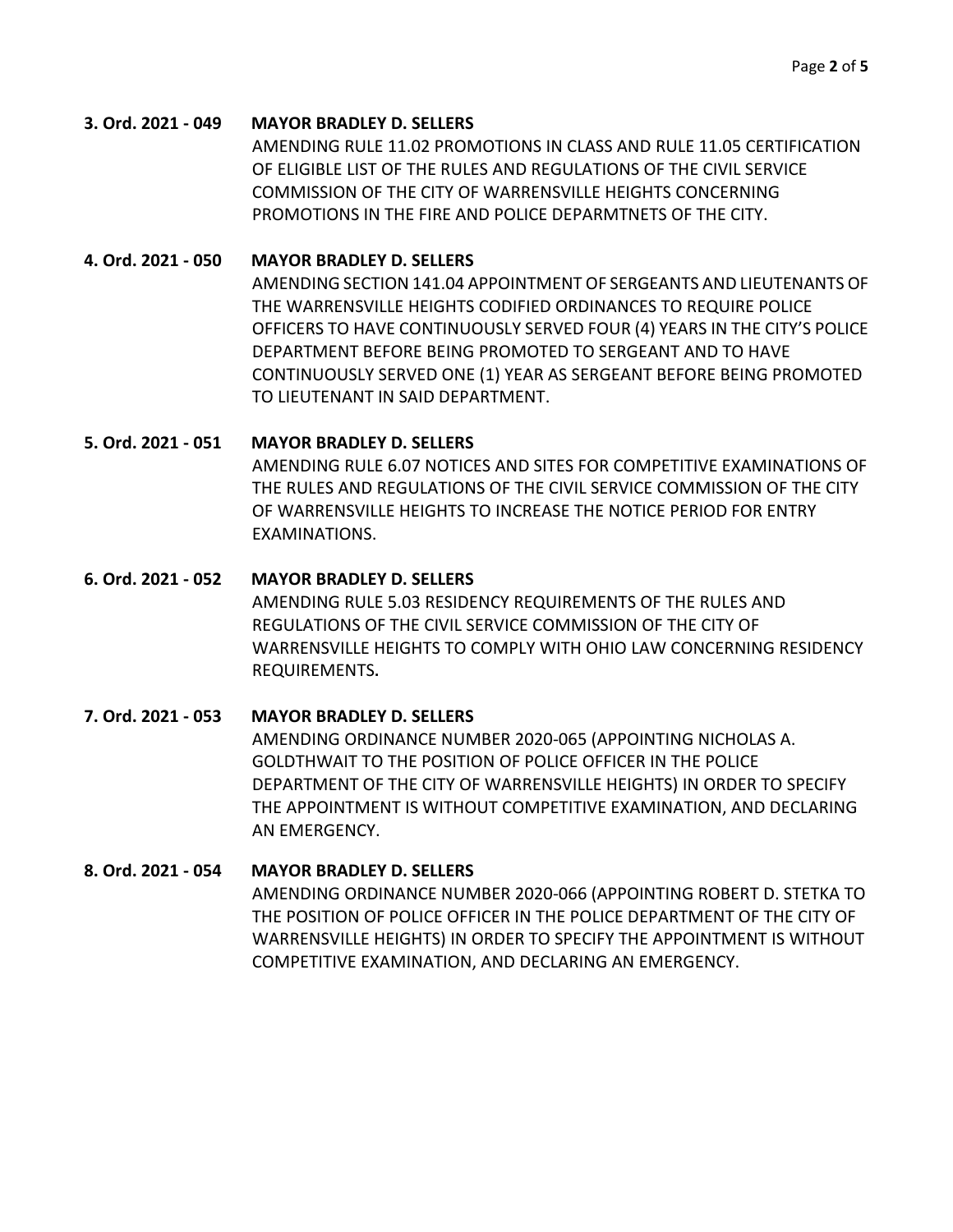#### **9. Ord. 2021 - 055 MAYOR BRADLEY D. SELLERS**

AUTHORIZING THE ADMINISTRATION OF THE CITY OF WARRENSVILLE HEIGHTS TO ENTER INTO A PERSONAL SERVICES AGREEMENT WITH BTE ENTERPRISES COMPANY, LLC TO PROVIDE PROFESSIONAL CONSULTING SERVICES TO SUPPLEMENT THE ECONOMIC DEVELOPMENT DEPARTMENT OF THE CITY BEGINNING MARCH 1, 2021 AND ENDING DECEMBER 31, 2021.

#### **10. Ord. 2021 - 056 MAYOR BRADLEY D. SELLERS**

AUTHORIZING THE ADMINISTRATION OF THE CITY OF WARRENSVILLE HEIGHTS TO ENTER INTO A CLEANING AGREEMENT WITH JAN-PRO INTERNATIONAL TO PROVIDE CLEANING SERVICES AT THE WARRENSVILLE HEIGHTS MUNICIPAL CENTER DURING THE PERIOD OF AUGUST 26, 2020 TO DECEMBER 31, 2020, AND DECLARING AN EMERGENCY.

#### **11. Ord. 2021 - 057 MAYOR BRADLEY D. SELLERS**

AUTHORIZING THE ADMINISTRATION OF THE CITY OF WARRENSVILLE HEIGHTS TO ENTER INTO A CLEANING AGREEMENT WITH JAN-PRO INTERNATIONAL TO PROVIDE CLEANING SERVICES AT THE WARRENSVILLE HEIGHTS MUNICIPAL CENTER DURING THE PERIOD OF JANUARY 1, 2021 TO MAY 31, 2021, AND DECLARING AN EMERGENCY.

#### **12. Ord. 2021 - 058 MAYOR BRADLEY D. SELLERS**

AUTHORIZING THE ADMINISTRATION OF THE CITY OF WARRENSVILLE HEIGHTS TO PAY THE WORK ORDER INVOICE FROM FALLSWAY EQUIPMENT CO., INC. IN THE AMOUNT OF \$7,797.49 FOR THE REPAIR OF A SIGNIFICANT HYDRAULIC LEAK ON A LADDER TRUCK IN THE FIRE DEPARTMENT OF THE CITY OF WARRENSVILLE HEIGHTS, AND DECLARING AN EMERGENCY.

# **13. Ord. 2021 - 059 MAYOR BRADLEY D. SELLERS**

AUTHORIZING THE ADMINISTRATION OF THE CITY OF WARRENSVILLE HEIGHTS TO PAY THE INVOICE FROM BEST COMMERCIAL ENERGY SERVICES, INC. IN THE AMOUNT OF \$3,136.32 FOR THE REPAIR OF HEATING ELEMENTS ON THE HEATER MOTORS SERVICING BAYS AT STATION ONE AND STATION TWO IN THE FIRE DEPARTMENT OF THE CITY OF WARRENSVILLE HEIGHTS, AND DECLARING AN EMERGENCY.

# **14. Ord. 2021 - 060 MAYOR BRADLEY D. SELLERS**

AMENDING ORDINANCE NUMBER 2020-104 AUTHORIZING THE MAYOR TO ENTER INTO A COOPERATION AGREEMENT WITH THE COUNTY OF CUYAHOGA FOR THE RESURFACING OF GREEN ROAD IN ORDER TO CORRECT THE LOCATION OF THE RESURFACING, AND DECLARING AN EMERGENCY.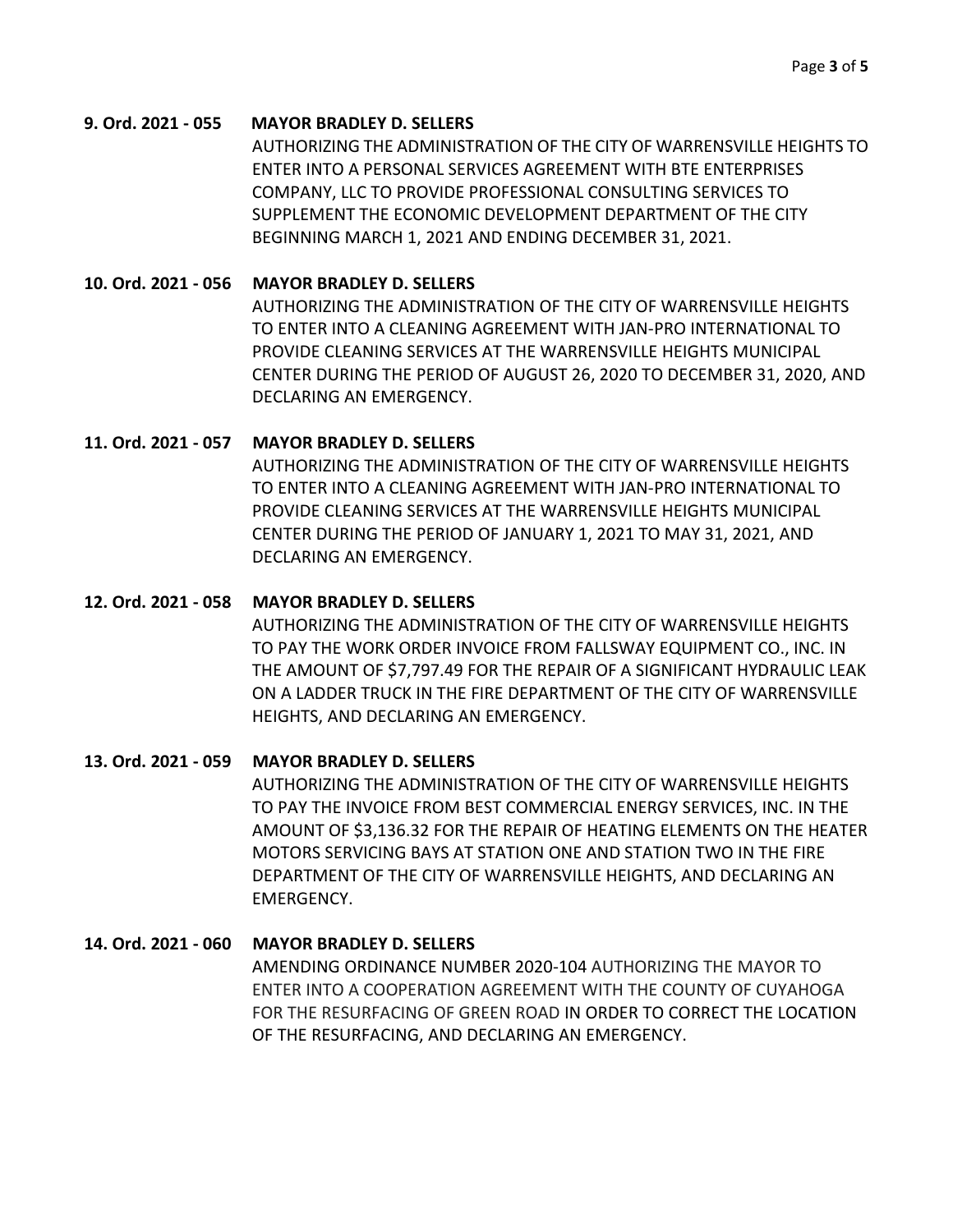#### **15. Res. 2021 - 018 MAYOR BRADLEY D. SELLERS**

AMENDING RESOLUTION NUMBER 2021-016 (AUTHORIZING THE MAYOR TO APPROVE THE COMMUNITY REINVESTMENT AREA RESIDENTIAL TAX ABATEMENT APPLICATION OF RODNEY AND CINDY MITCHELL) IN ORDER TO MAKE CERTAIN CORRECTIONS TO SECTION 2 OF SAID RESOLUTION.

# **16. Res. 2021 - 019 MAYOR BRADLEY D. SELLERS**

AUTHORIZING THE MAYOR TO ENTER INTO A PARTICIPATION AGREEMENT WITH THE OHIO DEPARTMENT OF TRANSPORTATION (ODOT) FOR THE PURCHASE OF SODIUM CHLORIDE (ROCK SALT) THROUGH THE 2021 ODOT WINTER ROAD SALT CONTRACT, AND DECLARING AN EMERGENCY.

#### **17. Ord. 2021 - 061 MAYOR BRADLEY D. SELLERS**

AUTHORIZING THE ADMINISTRATION OF THE CITY OF WARRENSVILLE HEIGHTS TO ENTER INTO AN AGREEMENT WITH GROUND PRO, LLC TO PROVIDE LANDSCAPING SERVICES AT THE WARRENSVILLE HEIGHTS MUNICIPAL CENTER DURING THE 2021 LANDSCAPE SEASON, AND DECLARING AN EMERGENCY.

# **18. Ord. 2021 - 062 MAYOR BRADLEY D. SELLERS**

ADOPTING A DONATION OF TIME POLICY TO BE INCLUDED IN THE CITY OF WARRENSVILLE HEIGHTS EMPLOYEE HANDBOOK AND ADDED TO THE CITY'S SUMMARY PLAN DESCRIPTION WITH THE CITY'S CURRENT STOP LOSS INSURANCE CARRIER.

# **19. Ord. 2021 - 063 COUNCILMAN WALTER STEWART (BUILDING COMMITTEE CHAIR)**

AMENDING SECTION 917.02 PLACEMENT AND TIME FOR COLLECTION OF THE WARRENSVILLE HEIGHTS CODIFIED ORDINANCES IN ORDER TO CLARIFY THE LOCATION OF THE STORAGE OF TRASH, RUBBISH, GARBAGE, REFUSE AND RECYCLABLES.

# **20. Ord. 2021 - 064 MAYOR BRADLEY D. SELLERS**

ACCEPTING THE RECOMMENDATION OF THE BOARD OF ZONING APPEALS TO REJECT THE APPLICATION OF JASON CARROLL OF DAUGHERTY CONSTRUCTION, INC., REPRESENTING BRIAN AND SHARON MCQUEEN, TO ENCLOSE THE FRONT PORCH WITH KNEE WALLS, STORM WINDOWS AND A STORM DOOR LOCATED AT 19313 CHERRYWOOD LANE, WARRENSVILLE HEIGHTS, OHIO, 44128, PPN 761-15- 063.

# **21. Ord. 2021 - 065 MAYOR BRADLEY D. SELLERS** ACCEPTING A CERTAIN BID FROM MATRIX FITNESS TO PROVIDE DESIGN BUILD SERVICES FOR THE FITNESS CENTER AT THE WARRENSVILLE HEIGHTS MUNICIPAL

CENTER AND AUTHORIZING THE MAYOR TO ENTER INTO A CONTRACT NOT TO EXCEED \$59,500.00.